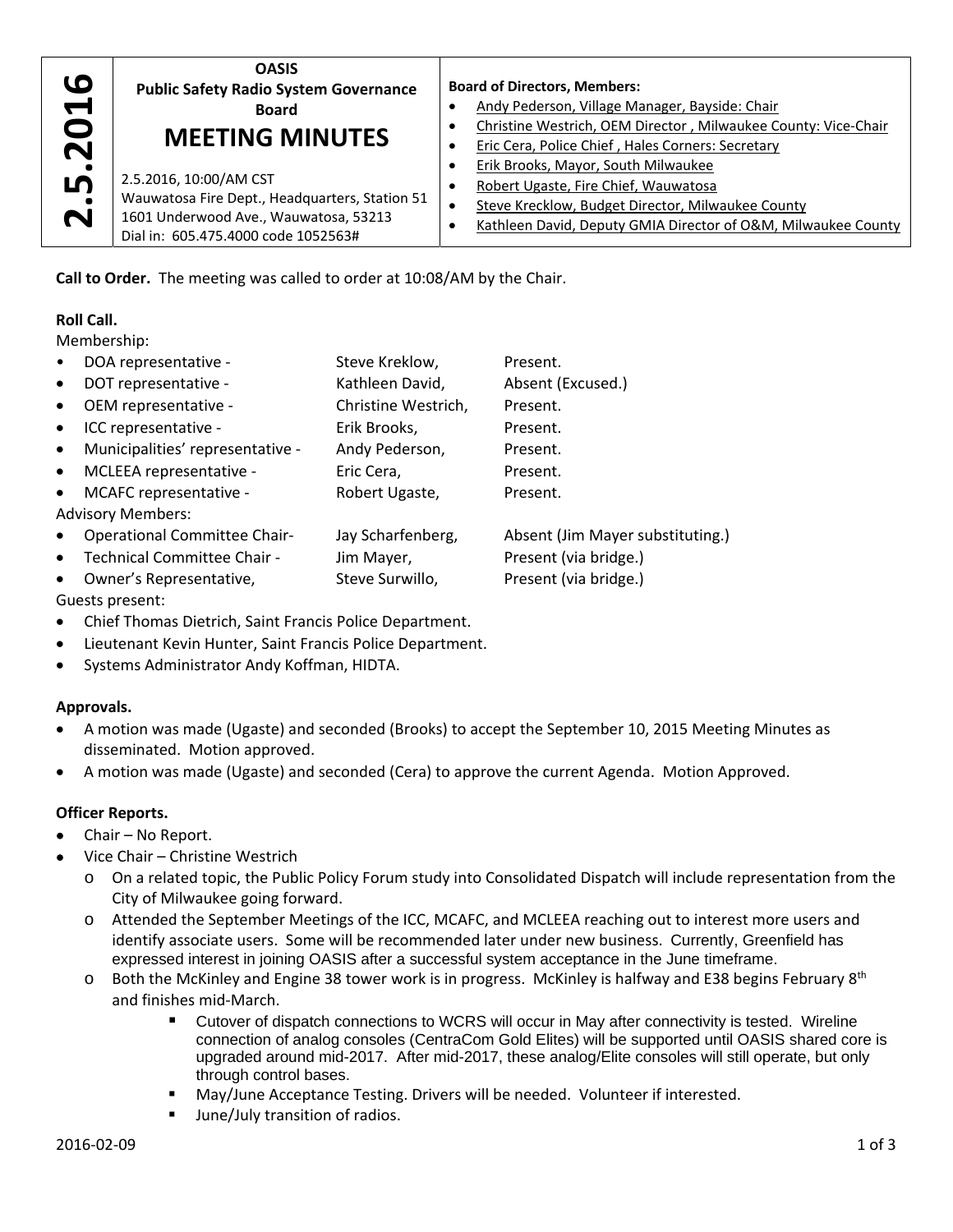Secretary – No report.

### **Committee Reports.**

- Technical and Operational Committees Report. Jim Mayer
	- **o** Since the last Executive meeting Tech and Ops have met together four times. Participation from both counties has been excellent. Primary focus has been: Buildout, wireline procedures, and System Operational Standards.
	- **o** Vice‐Chair elections were held. Michelle Dahlen will continue in Operations and Dean Nelson in Technical.
- System Key Sub‐Committee Report. Erik Viel
	- Key group is updating the cooperative agreement document with Waukesha County.

### **Old Business.**

- **1.** Christine Westrich ‐ Radio Board appointment letters disseminated.
- **2.** Christine Westrich ‐ Amending the IGA. Any amendments involves approval by the County Board and each member agencies governing body. These changes should be moved in masse. Known changes to date are:
	- o Change of address.
	- o Permanent representation from DOT.
	- o Exhibit E relating to System Keys.
	- o Exhibit F relating to Reports, Budgets, and Capital. Which have different due dates.
- **3.** Erik Viel Exhibit A of the IGA has a Version 2. Version 2 added categories for reporting Health and Other Departments. Revision tracking has also been instituted. Steve Kreklow mentioned that it might be good to acknowledge that County Departments pay \$55 per radio per month or approximately \$800,000 a year.
- **4.** Definition of "Billable Radio" will be handled during Item 7 of New Business.
- **5.** Steve Surwillo The extension of warranty provided by Motorola has already been published.

# **New Business.**

- **1)** Election of Vice Chair. A nomination of Christine Westrich for the position of Vice Chair was made (Ugaste.) No other nominations were made. A motion was made (Ugaste/Brooks) to appoint Christine Westrich to the position of Vice Chair. Motion passed.
- **2)** In order to stagger the terms as required, current appointed members drew the following straws: Robert Ugaste short, Andy Pederson medium‐short, Erik Brooks medium‐long, and Eric Cera long. These straws represent; one, two, three, and four year terms respectively. A motion was made (Kreklow/Westrich) to approve the term lengths as indicated by the results of the straw draw. Motion approved.
- **3)** Christine Westrich proposed moving the dates of the Annual Report from the first quarter to May 1<sup>st</sup> because the Budget and Capital projects reports are included in that report and those are due May  $1<sup>st</sup>$ . Erik Viel presented a conceptual Revenue report for consideration. The previous suggestion regarding reporting on County Departments' share was acknowledged and will be added to the report. Some general discussion ensued with regards to fees – Brooks asked for clarification on what Capital funds were going to be used for. Multiple members replied essentially stating that the Capital fund is to cash finance the successor system. Brooks asked if there were any predictions as to the amount being charged as being enough or too much. Steve Surwillo replied that over time the Annual Report will be the evidence to support either scenario. Brooks asked if the \$5.00 per radio per month in 2021 could ever increase. Christine Westrich replied that per the IGA it may but it is limited to the Consumer Price Index for the year assessed. Brooks requested that the report presented be promulgated to a term equal to the reported life of the radio system. OEM representatives acknowledged this suggestion. A motion was made (Westrich/Brooks) to change the publish date of the Annual Report to May  $1<sup>st</sup>$  of each year. Motion approved.
- **4)** Covered in Item 3.
- **5)** Covered in Item 3.
- **6)** Discussion of changes to Exhibit A of the IGA was previously handled during Item 3 of Old Business.
- **7)** Steve Surwillo indicated that the format for the System Operations Manual borrows heavily from the Armor system. Presented were five documents, Tech and Ops Standards numbered 001 through 005, promulgated by the Tech and Ops Committee for consideration by the Board.